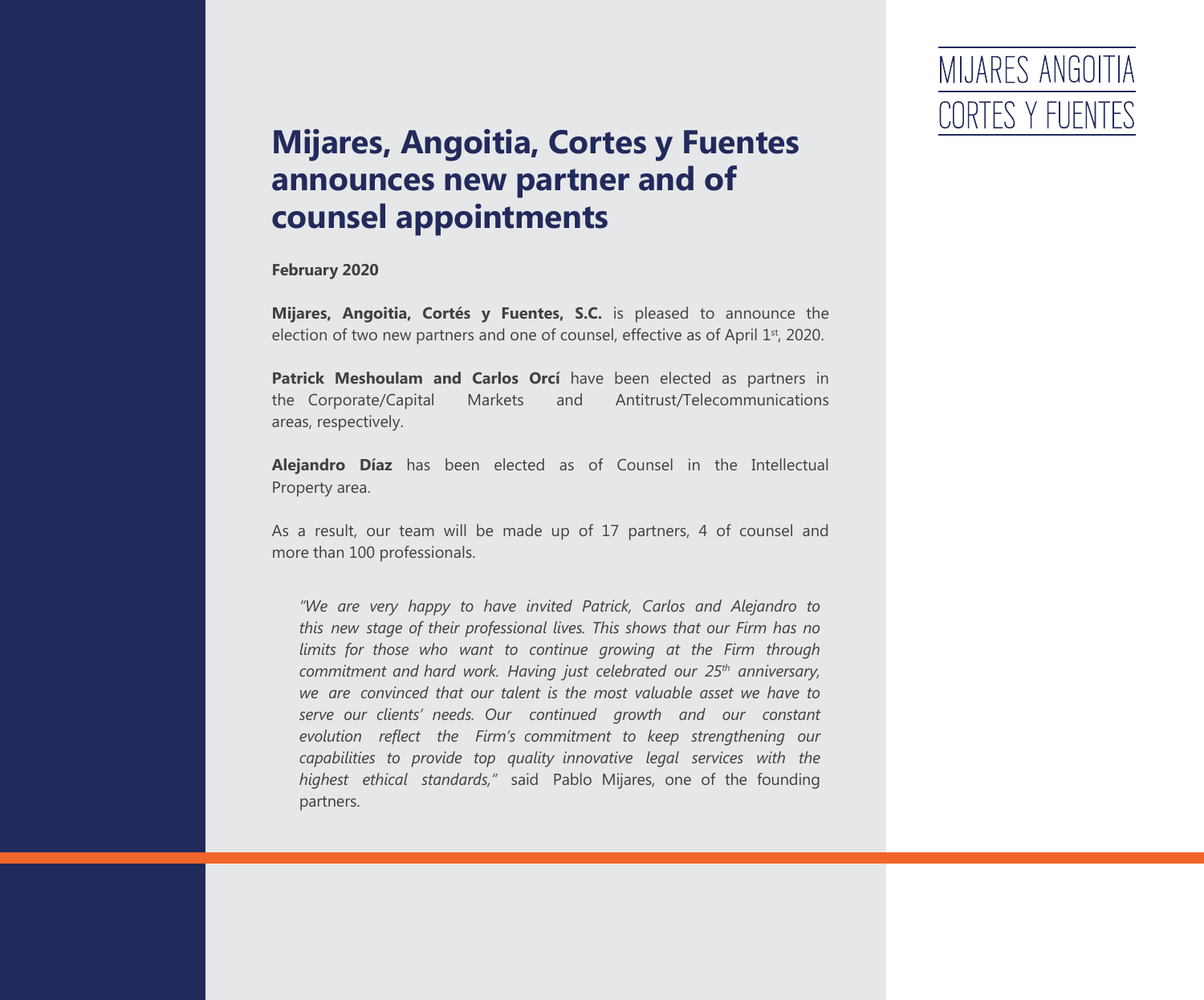**Patrick** joined the Firm in 2008. He has more than 15 years of professional experience representing Mexican and foreign clients in a wide range of corporate transactions, including public and private offerings of equity, debt and structured securities, mergers and acquisitions, and financings. He has worked on multiple domestic and international offerings, assisting issuers, investment banks and other financial institutions. In addition, he has been involved in several mergers and acquisitions, banking and other corporate finance transactions in Mexico and abroad.

Patrick obtained his law degree from Universidad Panamericana and an LL.M. (Master´s degree) from the University of Michigan Law School. He was a foreign associate at Skadden, Arps, Slate, Meagher & Flom LLP and has been recognized as a leading lawyer in the Capital Markets area by Chambers & Partners and Legal 500.

### MIJARES ANGOITIA CORTES Y FUENT

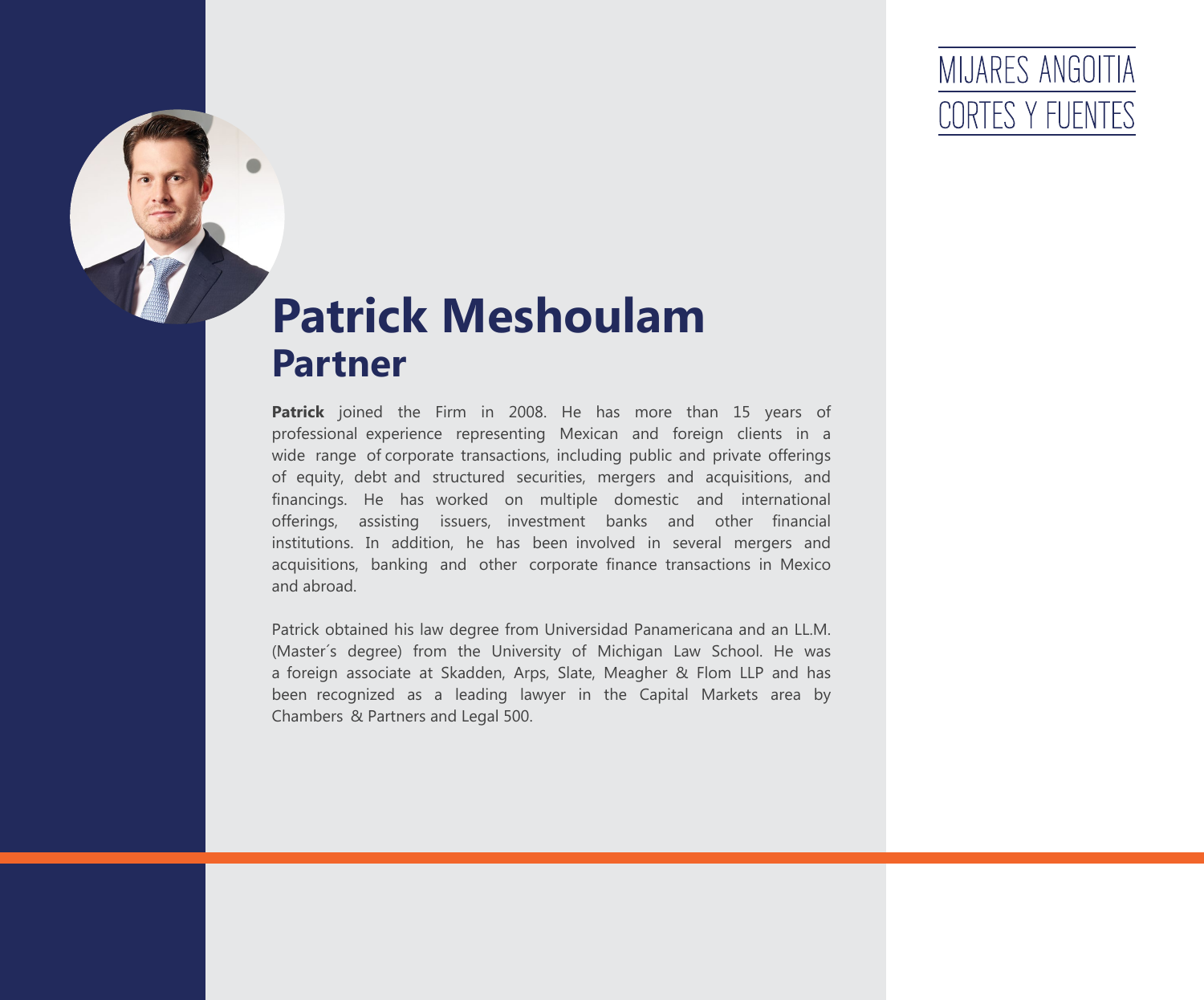**Carlos** joined the Firm in 2012. He has more than 15 years of professional experience representing Mexican and foreign clients in landmark competition matters in Mexico, including combinations, investigations of absolute and relative monopolistic practices, essential facilities and entry barriers. He also has extensive experience in mergers and acquisitions, technology, media and telecommunications (TMT).

Carlos obtained his law degree from Universidad Panamericana, and an LL.M. (Master´s degree) specialized in Competition Law from Kings College London, University of London, as well as an Economic Regulation certification from the Mexican Ministry of Economy.

Carlos has been recognized as a leading lawyer in the Antitrust and Telecommunications areas by Chambers & Partners, Legal 500, Global Competition Review, Who's Who Legal, as well as in Administrative and Corporate and M&A Law by Best Lawyers. In 2019, Who's Who Legal designated him as the associate "most Highly Regarded" in Latin America. He is currently the chairman of MootComp, a non-profit organization focused on promoting competition law in Mexico.

### MIJARES ANGOITIA CORTES Y FUENTES



# **Carlos Orcí Partner**